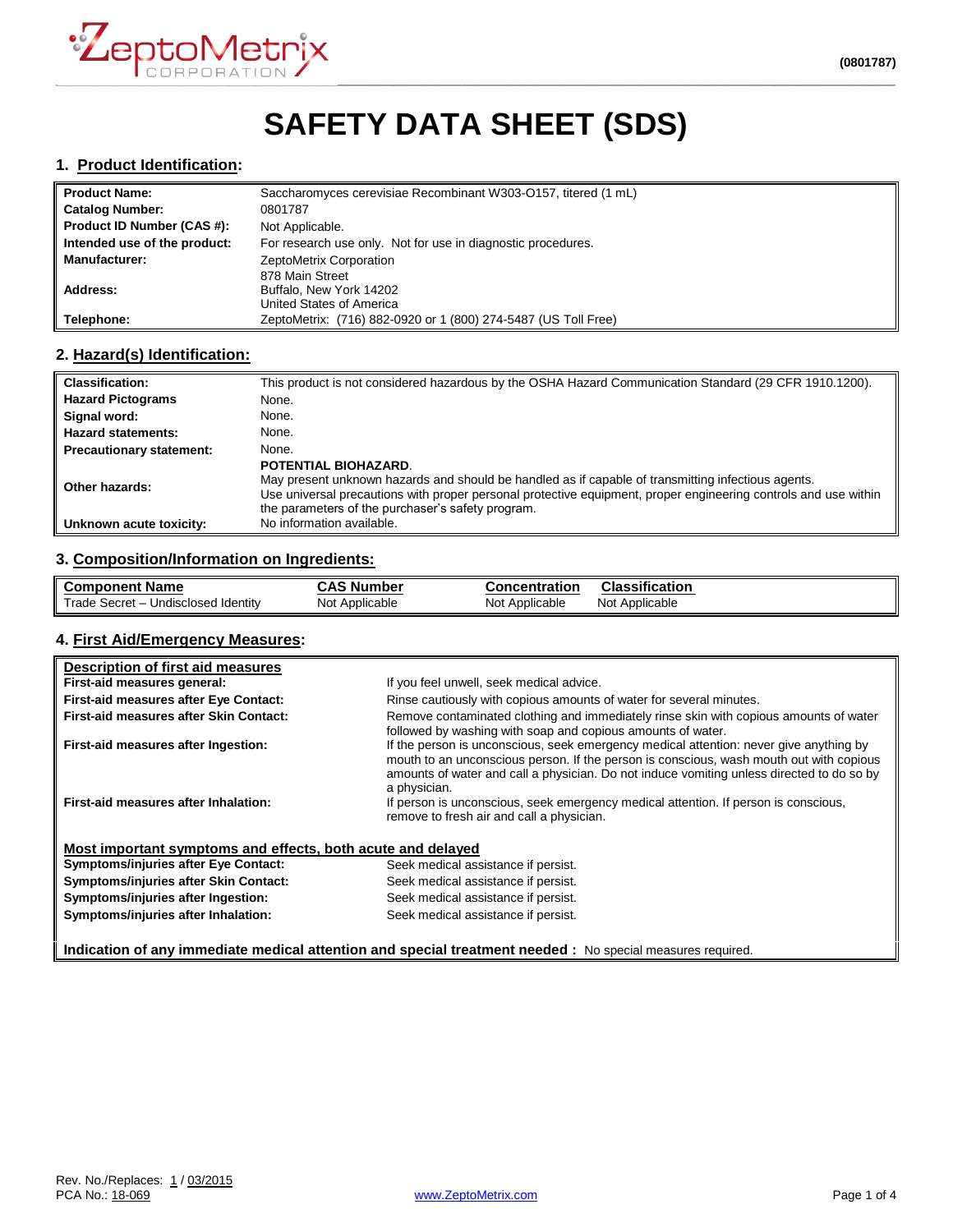

## **5. Fire and Explosion Measures:**

| <b>Extinguishing Media</b><br>Suitable extinguishing media:<br>Unsuitable extinguishing media: | Use an extinguishing agent suitable for the surrounding area.<br>Use an extinguishing agent suitable for the surrounding area. |
|------------------------------------------------------------------------------------------------|--------------------------------------------------------------------------------------------------------------------------------|
| Special hazards arising from the substance or mixture                                          |                                                                                                                                |
| Fire hazard:                                                                                   | No known hazards.                                                                                                              |
| <b>Explosion hazard:</b>                                                                       | No known hazards.                                                                                                              |
| <b>Reactivity:</b>                                                                             | No known hazards.                                                                                                              |
| <b>Advice for firefighters</b>                                                                 |                                                                                                                                |
| <b>Firefighting instructions:</b>                                                              | Exercise caution when fighting a fire.                                                                                         |
| Protection during firefighting:                                                                | Firefighters should wear protective gear. Do not enter fire area without proper protective                                     |
|                                                                                                | equipment, including respiratory protection.                                                                                   |

## **6. Accidental Release Measures:**

| Personal precautions, protective equipment and emergency procedures |                                                                                  |  |
|---------------------------------------------------------------------|----------------------------------------------------------------------------------|--|
| <b>General measures:</b>                                            | Use appropriate personal protective equipment (PPE) and appropriate laboratory   |  |
|                                                                     | procedures.                                                                      |  |
|                                                                     |                                                                                  |  |
| For non-emergency personnel                                         |                                                                                  |  |
| Protective equipment:                                               | Use appropriate personal protective equipment (PPE).                             |  |
| <b>Emergency procedures:</b>                                        | Use appropriate emergency laboratory procedures.                                 |  |
|                                                                     |                                                                                  |  |
| For emergency responders                                            |                                                                                  |  |
| <b>Protective equipment:</b>                                        | Use appropriate personal protective equipment (PPE).                             |  |
| <b>Emergency procedures:</b>                                        | Use appropriate emergency procedures.                                            |  |
|                                                                     |                                                                                  |  |
| Methods and material for containment and cleaning up                |                                                                                  |  |
| For containment:                                                    | Contain material in accordance to State and Federal regulations.                 |  |
| Methods for cleaning up:                                            | Follow and dispose of material in accordance to State and Federal waste disposal |  |
|                                                                     | regulations.                                                                     |  |
|                                                                     |                                                                                  |  |

## **7. Handling and Storage:**

| Precautions for safe handling: | Handle in accordance with all Biosafety Level 1 procedures. Please reference the 5 <sup>th</sup><br>edition of Biosafety in Microbiological and Biomedical Laboratories (BMBL) for a detailed<br>discussion on biological safety<br>(http://www.cdc.gov/biosafety/publications/bmbl5/index.htm). |
|--------------------------------|--------------------------------------------------------------------------------------------------------------------------------------------------------------------------------------------------------------------------------------------------------------------------------------------------|
| <b>Storage conditions:</b>     | Keep container closed when not in use. Do not store in a frost-free freezer.                                                                                                                                                                                                                     |
| Incompatible products:         | No Data Available.                                                                                                                                                                                                                                                                               |
| Incompatible materials:        | No Data Available.                                                                                                                                                                                                                                                                               |
| Storage:                       | Recommended storage temperature -65°C or below.                                                                                                                                                                                                                                                  |

## **8. Exposure Controls and Personal Protection:**

| Appropriate engineering controls:     | Use universal precautions. Product may present unknown biohazard.                        |
|---------------------------------------|------------------------------------------------------------------------------------------|
| <b>Personal Protective Equipment:</b> | Use laboratory coat, protective gloves, safety glasses and suitable protective clothing. |
| Pictograms:                           |                                                                                          |
| <b>Eye/Face protection:</b>           | Wear in accordance with good laboratory practices and safety procedures.                 |
| Skin and body protection:             | Wear in accordance with good laboratory practices and safety procedures.                 |
| <b>Respiratory protection:</b>        | Wear in accordance with good laboratory practices and safety procedures.                 |
| Hand protection:                      | Wear in accordance with good laboratory practices and safety procedures.                 |
| <b>Mechanical protection:</b>         | Wear in accordance with good laboratory practices and safety procedures.                 |
| Special work practices:               | Follow purchaser's safety program.                                                       |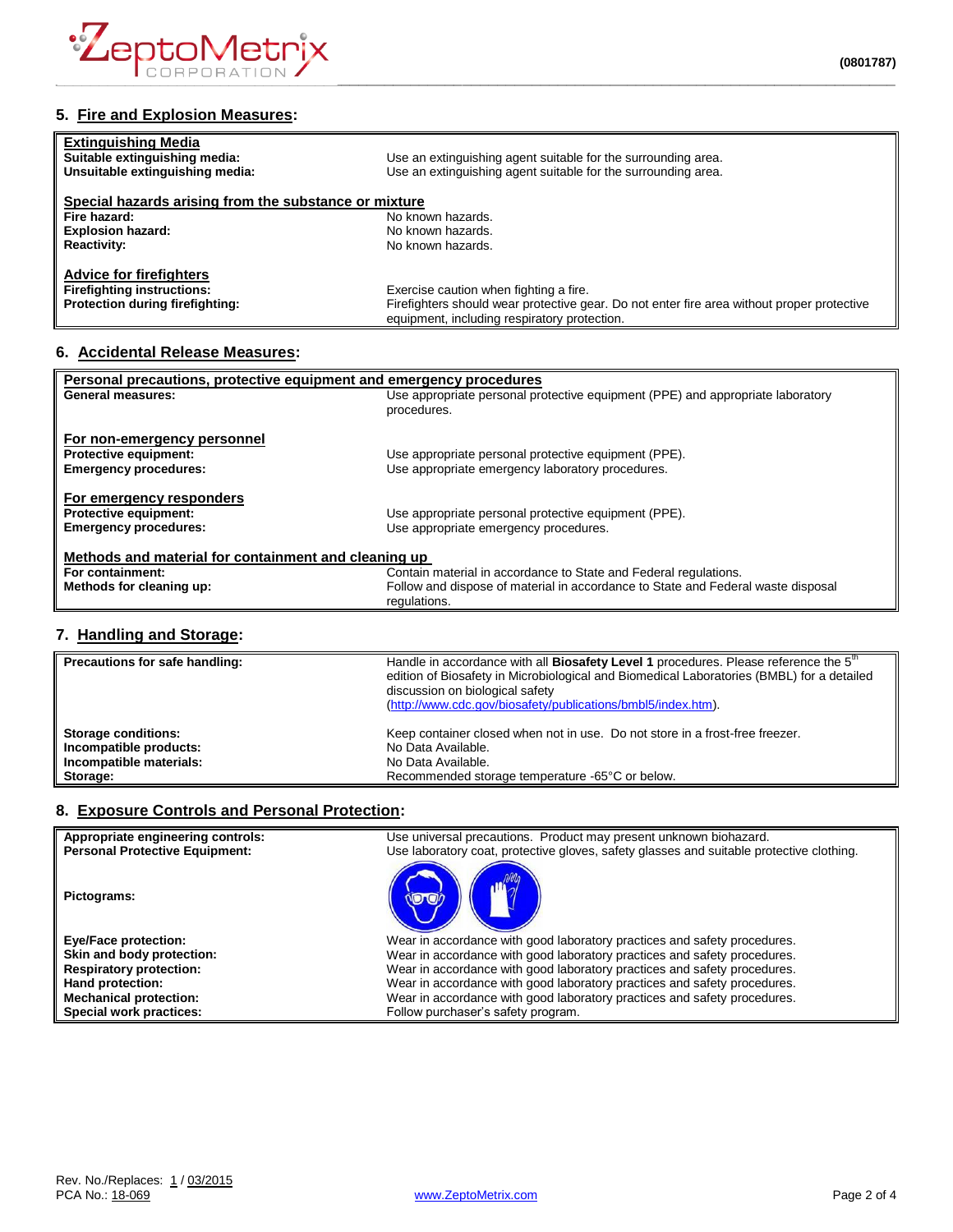

# **9. Physical and Chemical Properties:**

| <b>Physical State:</b>                        | Liquid at room temperature.        |
|-----------------------------------------------|------------------------------------|
| Appearance/color:                             | Cloudy to clear                    |
| Odor:                                         | No Data Available.                 |
| Odor threshold:                               | No Data Available.                 |
| pH:                                           | No Data Available.                 |
| Melting point/freezing point:                 | No Data Available.                 |
| <b>Boiling point:</b>                         | No Data Available.                 |
| Flash point:                                  | No Data Available.                 |
| <b>Evaporation rate:</b>                      | No Data Available.                 |
| Flammability:                                 | No Data Available.                 |
| Upper/lower flammability or explosive limits: | No Data Available.                 |
| Vapor pressure:                               | No Data Available.                 |
| Vapor density:                                | No Data Available.                 |
| <b>Relative density:</b>                      | No Data Available.                 |
| Solubility(ies):                              | No Data Available.                 |
| <b>Partition coefficient:</b>                 | No Data Available.                 |
| Auto-ignition temperature:                    | No Data Available.                 |
| Decomposition temperature:                    | No Data Available.                 |
| Viscosity:                                    | No Data Available.                 |
| Other information:                            | May settle. Mix gently before use. |

# **10. Stability and Reactivity:**

| <b>Reactivity:</b>                  | No Data Available.                                                                  |
|-------------------------------------|-------------------------------------------------------------------------------------|
| <b>Chemical stability:</b>          | The product is stable.                                                              |
| Possibility of hazardous reactions: | Under normal conditions of storage and use, hazardous reactions will not occur.     |
| <b>Conditions to avoid:</b>         | No Data Available.                                                                  |
| Incompatible materials:             | No Data Available.                                                                  |
| Hazardous decomposition products:   | Under normal conditions of storage and use, hazardous decomposition products should |
|                                     | not be produced.                                                                    |

## **11. Toxicological Information:**

| Skin corrosion/irritation:                          | No Data Available. |
|-----------------------------------------------------|--------------------|
| Eye damage/irritation:                              | No Data Available. |
| <b>Respiratory damage/irritation:</b>               | No Data Available. |
| Ingestion damage/irritation:                        | No Data Available. |
| Specific target organ toxicity (single exposure):   | No Data Available. |
| Specific target organ toxicity (repeated exposure): | No Data Available. |
| Numerical measure of toxicity:                      | No Data Available. |
| Symptoms/injuries after skin contact:               | No Data Available. |
| Symptoms/injuries after eye contact:                | No Data Available. |
| Symptoms/injuries after inhalation:                 | No Data Available. |
| Symptoms/injuries after ingestion:                  | No Data Available. |

## **12. Ecological Information:**

| Ecotoxicity:                      | No Data Available. |
|-----------------------------------|--------------------|
| Persistence and degradability:    | No Data Available. |
| <b>Bioaccumulative potential:</b> | No Data Available. |
| Mobility in soil:                 | No Data Available. |
| Other adverse effects:            | No Data Available. |

#### **13. Disposal Information:**

| Was<br>disi<br>nosai<br>ndations.<br>om | State<br>$\overline{a}$<br>local<br>$\sim$<br>and<br>---<br>$\cdot$<br>$11100 + 4$<br>dier<br>$\sum$<br>ır<br>ederal<br>…ordan∩<br>патепа.<br>euulations.<br>15 I.L<br>ы.<br>uw<br>. |
|-----------------------------------------|--------------------------------------------------------------------------------------------------------------------------------------------------------------------------------------|
|                                         |                                                                                                                                                                                      |

# **14. Transport Information:**

| UN number                                                            | UN3373                                    |
|----------------------------------------------------------------------|-------------------------------------------|
| UN proper shipping name                                              | Biological Substance, Category B.         |
| <b>Hazard Class</b>                                                  | 6.2                                       |
| Packing group                                                        | None.                                     |
| <b>Environmental hazards</b>                                         | No data available.                        |
| <b>Transport in bulk</b><br>(According to MARPOL 73/78 and IBC Code) | Packing Instruction: P650                 |
| <b>Special precautions</b>                                           | May require Biosafety Level 1 Laboratory. |